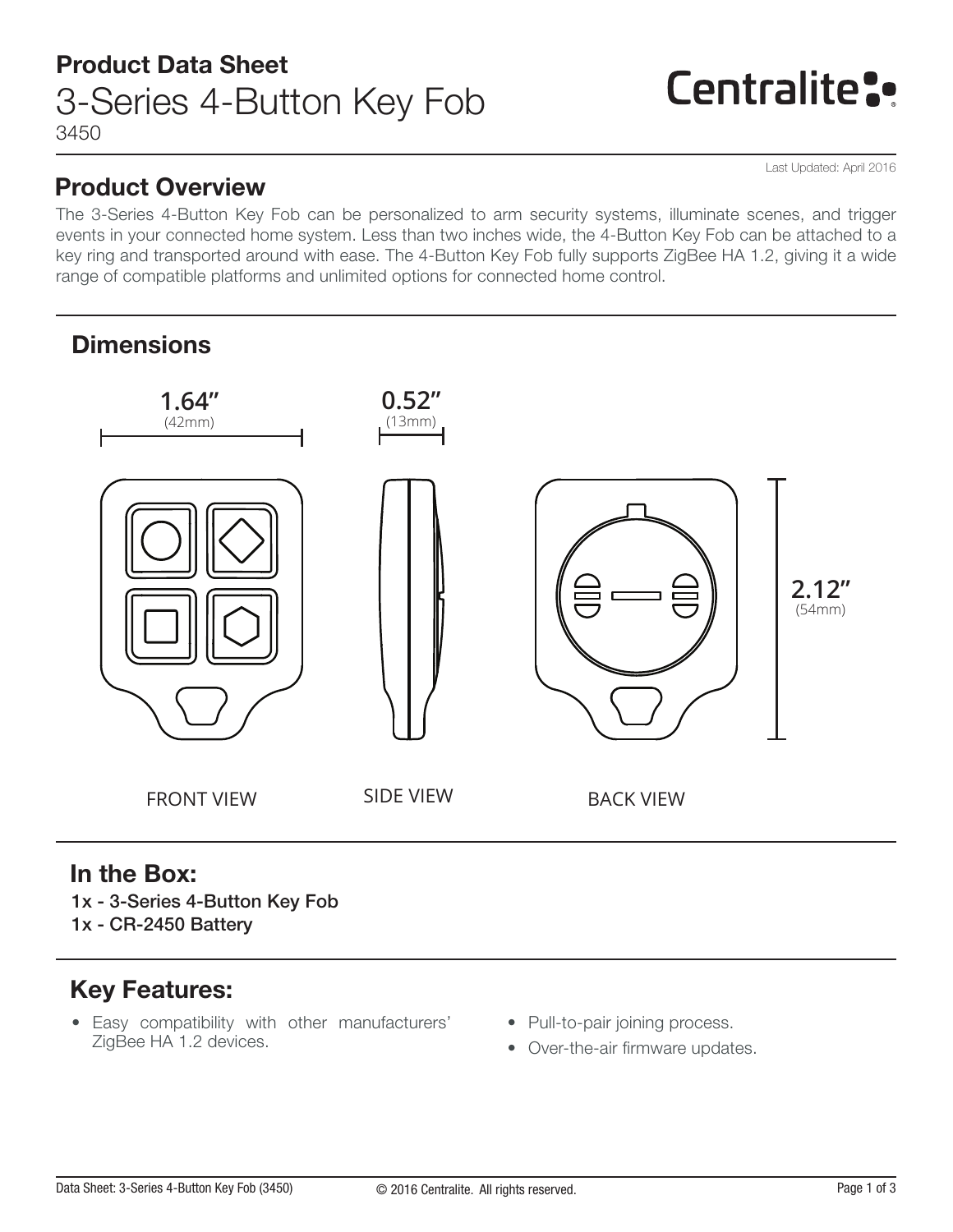## Use Cases

- Control smart bulbs from anywhere in the home.
- Trigger special scenes with ease.

#### Control smart bulbs from anywhere in the home.

The 4-Button Key Fob can be configured to control smart LED bulbs, giving users options to add a light switch nearly anywhere without the need for wiring.

#### Trigger special scenes with ease.

Your house can now welcome you home as you return from work and conserve energy while you're away. Use the 4-Button Key Fob as you leave in the morning to put thermostats in deep setback and turning off unnecessary lighting.

## Special Features

#### ZigBee Home Automation 1.2 Compatibility

The 3-Series 4-Button Key Fob is fully ZigBee HA 1.2 certified and is guaranteed to function with all open, ZigBee HA 1.2-certified hubs and devices.

#### • Arm your security system from anywhere

• Send notifications to family members.

#### Arm your security system from anywhere.

No need to worry anymore about if you forgot to arm the security system. With the touch of a button the 4-Button Key Fob can quickly arm your system from anywhere within the home environment.

#### Send notifications to family members.

The 4-Button Key Fob can notify family or love ones when you enter or leave your house, giving them comfort and peace of mind.

#### Superior Range and Updatability

The 4-Button Key Fob supports over-the-air updates providing for seamless upgrades and feature additions without the need for any user interaction.

#### Step 1: Open ZigBee Network for Joining

Using your controller or hub's interface, enable the ZigBee network for joining.

#### Step 2: Pull Tab from Side of Device

Using the battery and battery cover included in the box, insert the CR-2450 battery and cover into the back of the device. Using a coin, twist the battery cover clockwise to close.

#### Step 2: Finish Joining at Hub (optional)

Some hubs and controllers require additional steps such as naming or categorizing the device.

## Getting Started Troubleshooting

## Step 1: Remove and Replace Battery from Device

Using a coin, twist the rear battery door counterclockwise to detach. Remove Remove battery and replace with a new CR-2450 battery. Reassemble and test operation.

#### Step 2: Factory Reset and Rejoin

Remove battery. While holding down any button, reinsert battery and continue to hold for two seconds, then release button. This will factory reset the device. Repeat the "Getting Started" steps to rejoin the ZigBee network.

## **Compatibility**

The 4-Button Key Fob features out-of-the-box compatibility with any ZigBee HA 1.2-certified hub, controller, bridge, or platform.